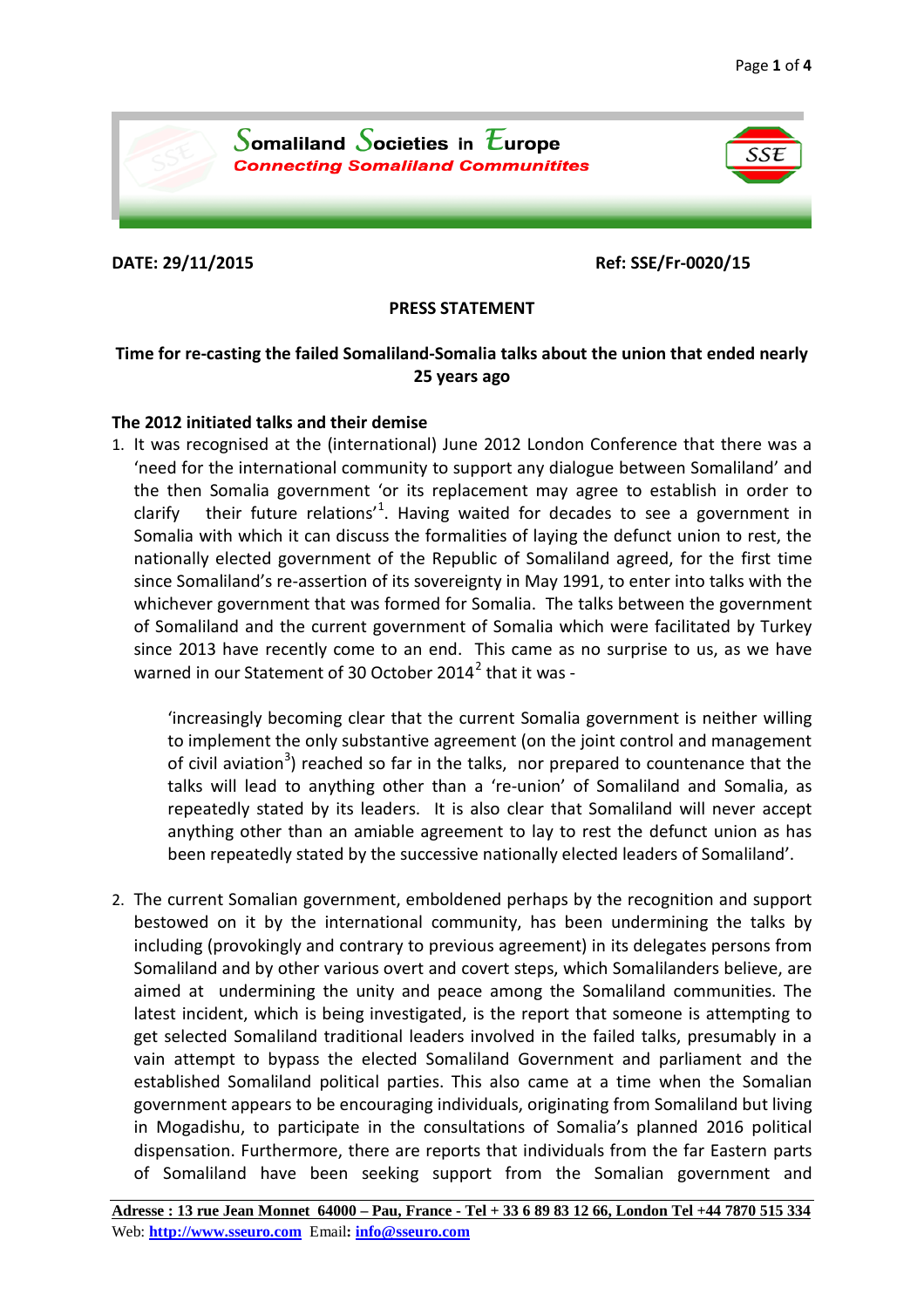occasionally receiving material and other support, which is an unacceptable blatant encroachment into Somaliland's affairs and statehood. The detrimental effects that these misguided interferences have on the peace and development of these Somaliland areas would inevitably also affect neighbouring Somalian territory.

### **Some of our concerns**

- 3. On the Somaliland-Somaliland talks, it appears, in hindsight, that the early steps of not keeping in the initial involvement of the UK, Norway and the EU in the talks and the choice of Turkey as the sole 'facilitator', however that came about, may well have contributed to their inevitable demise. Although the Ankara Communique of 13 April 2013 re-stated that 'the dialogue is between the Federal Government of Somalia and the Government of Somaliland', it added that the 'international community that is supporting this process will only provide facilitation when is needed'. This has indeed emboldened the Somalian government to call for the talks to be held in "Somalia" and to try to portray them as being part of the discussions between it and its Somalian regions.
- 4. Whatever the ins and outs of the alleged recent failed attempt to involve traditional leaders in the talks between the two governments of Somaliland and Somalia are, one can only surmise that they were based on a mindset that has no understanding of the democratically elected governance that has been established in Somaliland since the first national elections in 2002, and cannot see beyond the cynical utilisation of traditional leaders for its political objectives. Somaliland elders, however, are aware of the constitution and laws of their country and have shown that they cannot be so easily suborned.
- 5. As for Somalia's plans for its planned 2016 political changes, it is clear that Somaliland's representatives have never participated in any of the numerous political consultations/conferences for Somalia since the early 1990s, including the processes that led to the various Somalian transitional constitutions and governments from 2001 to the last 'roadmap' in 2012. Nothing has changed since then and, as was repeatedly confirmed by the Somaliland government, the 2016 Somalian exercise does not concern Somaliland. Attempts to involve individuals from Somaliland in these issues so as to maintain the fiction of Somaliland's involvement are no different from the previous ones and these individuals represent no one but themselves and continue to be considered as criminals under Somaliland law. Somaliland is now conducting its new national voter registration in readiness for its forthcoming early 2017 national elections for President and for the House of Representatives.

#### **Concluding comments**

6. It is in the interest of both the peoples of Somaliland and of Somalia (as well as of the countries in the Horn and beyond) for the current failed talks to be recast into an internationally mediated process that can finally lay to rest the defunct union of Somaliland and Somalia. It has been nearly 25 years since Somaliland re-asserted its independence, and adding the eight or so years before then when the then Somali Republic State waged war against the people of Somaliland, the former two states of Somaliland and Somalia that united in 1960 have been in a state of disunion longer than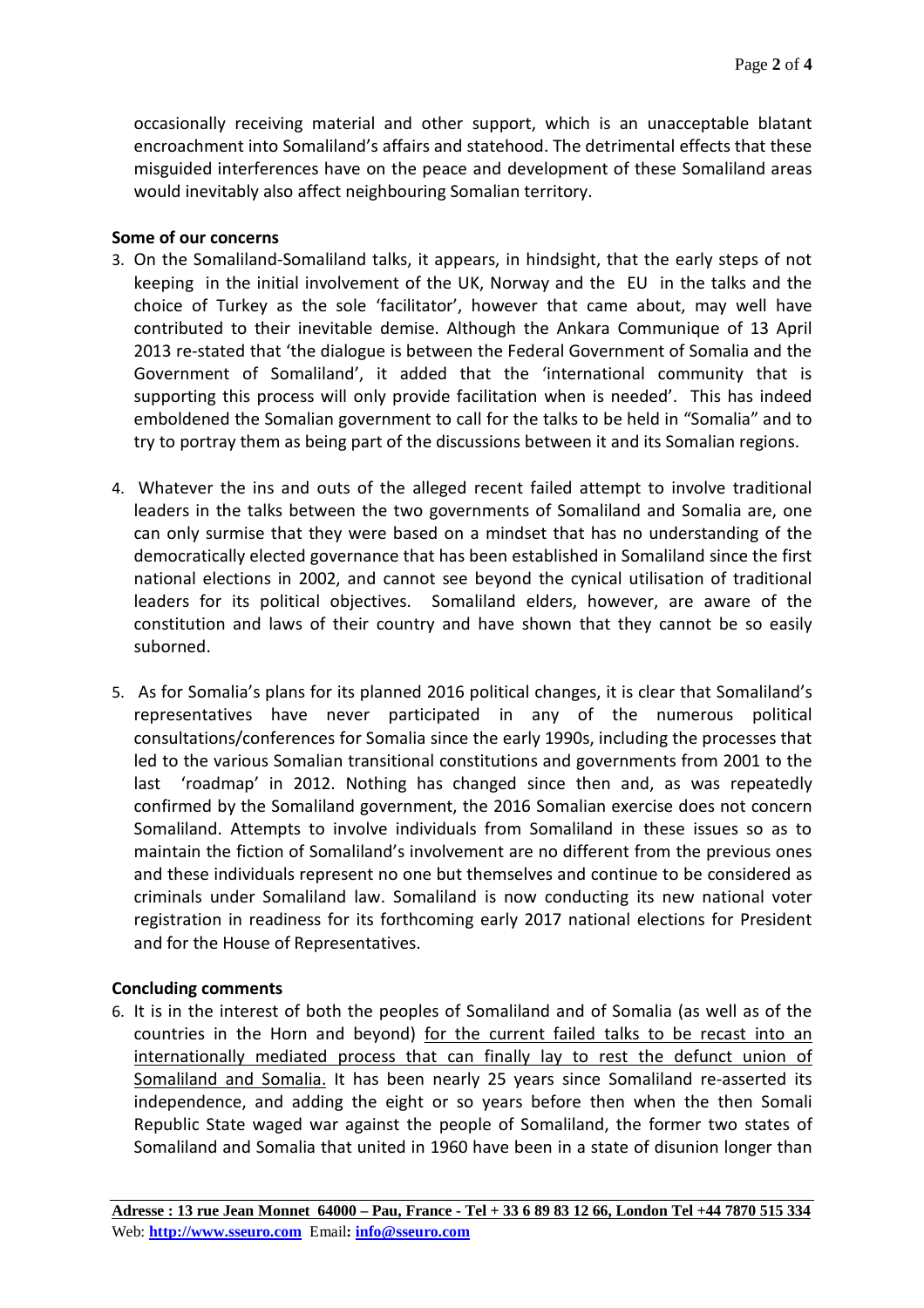they have been in a union. An amiable separation will avoid repetition of the costly war of the 1980s. We, therefore, urge -

- the International Community to re-consider its stance on the recognition of Somaliland and support a new process for Somaliland and Somalia; and
- Somalia to realise that the benefits, to its own country, of an internationally recognised neighbouring Somaliland State far outweigh the continuation of the status quo or the start of new hostilities and another war.
- 7. As far as the Somaliland government is concerned, we recommend that
	- a) The lessons of the failed talks should be studied and learnt and everything should be done to recast the bilateral talks into an international platform.
	- b) There has been a lack of clarity and often misinformation about the policies and laws relating to the talks and to non-participation in Somalia's affairs. Neither the laws nor the policies has been published and disseminated widely. Despite Somalia's requests, we are aware of no agreements on travel, open borders or unrestricted communal intermingling, and now that the Somaliland citizenship cards are widely available, the restrictions necessitated by Somalia's denial of Somaliland's sovereignty should be set out in clearer laws, including the immigration laws. Framework Agreements on the so called "Four Freedoms"<sup>[4](#page-3-3)</sup> can only be finalised on completion of a comprehensive agreement ending formally the union of Somaliland and Somalia, and in the meantime, the policies and laws relating to the separate status of non-Somaliland ethnic Somalis in Somaliland should be reflected in laws that can be implemented. This is essential for not only the sovereignty but also for the security of Somaliland.
	- c) The Law on non-participation of Somalia's conferences and governance and other public arrangements should be strengthened and the prosecution of its offences be undertaken in a fair and transparent manner by the State prosecutors (and the police) only.
	- d) The Somaliland national identity spanning three centuries should be strengthened.
- 8. As for the Somaliland political parties and members of parliament, we would urge that, notwithstanding the normal cut and thrust of political discourse in a democracy, issues touching our sovereignty, nationhood and security in these difficult times should garner all our support. We welcome in this respect the position taken by the opposition political parties in re-emphasising the constitutional order of the country and its laws that give the elected Somaliland government full mandate for holding the talks with the Somalia government, with the objective of securing the international recognition of Somaliland's sovereignty.
- 9. We commend the Somaliland people for their unwavering vigilance in safeguarding Somaliland's sovereignty, peace and security. We urge the civil society organisations to be particularly vigilant about any projects or schemes that might have an adverse impact on the interests and sovereignty of Somaliland and to work closely with the relevant governmental agencies if and when such issues arise.